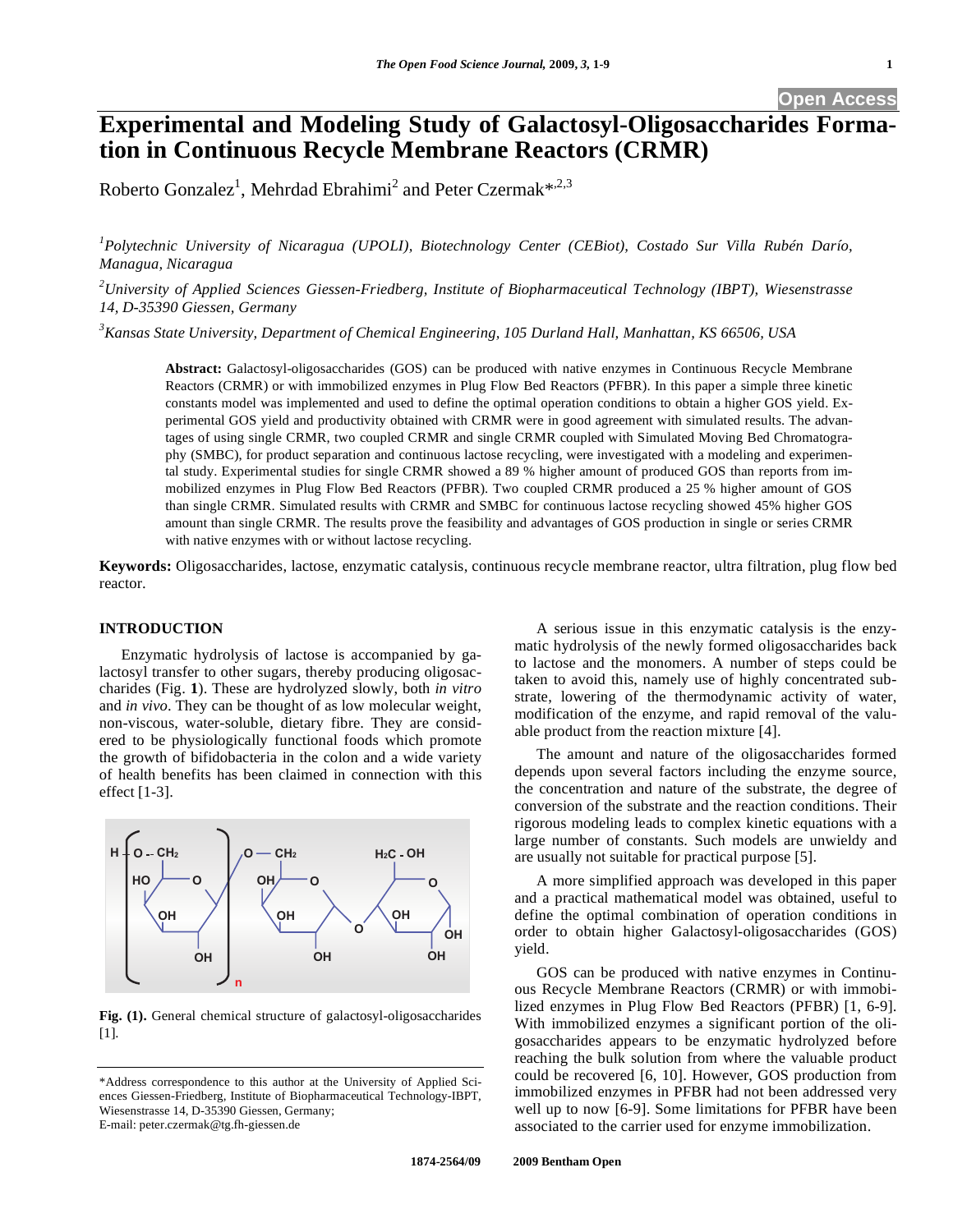With variation of initial lactose concentration and residence time in CRMR and PFBR, an optimum in product concentration is obtained [6] and it is necessary to develop another way in order to increase GOS production beyond this limit. One possibility could be the recycling of lactose and producing GOS, glucose and galactose, using Simulated Moving Bed Chromatography (SMBC) in order to obtain complete conversion of lactose in GOS.

In this study the suitability of a system of two CRMR in series, which combine the advantages of traditional CSTR and PFR characteristics, was investigated in a modeling and experimental study and a system with a single CRMR with lactose recirculation was investigated in a modeling study.

## **2. MATERIALS AND METHODS**

#### **2.1. One and Two Stage System Experiments**

One stage experiments were realized in a 2 liter maximum volume CRMR with a membrane module as shown in Fig. (**2**). The enzyme is retained in the reactor while a solution containing the relatively low molecular weight products (oligosaccharides), some of the substrate (lactose) and some by-products (glucose, galactose) pass through the membrane.



**Fig. (2).** Laboratory scale single stage CRMR system (membraneassisted reactor system).

Based on the large difference between the nominal molecular weight cut-off of the membranes and the molecular weight of the materials involved, it is reasonable to assume that retentate composition is identical to the permeate composition, except for the presence of enzyme in retentate. No leakage of enzymes was observed as determined by measurement of the enzyme activity in permeate.

The CRMR apparatus used in this study and the applied operational settings have been described in details in a previous work [1]. In brief, the pressure readings of P1 and P2 (Fig. **2**) were always approximately equal. This pressure is reported as the trans-membrane pressure (TMP). No permeate was recycled. Different average residence times (0.5 and 1 hour) were achieved by keeping the permeate flux  $(20 \ 1 \ m<sup>-2</sup> hr<sup>-1</sup>)$  and feed flow rate constant and equal while using different reactor volumes. Enzyme was surplus always in excess. For two stages experiments, a couple of 2 liter maximum volume CRMR was utilized, as shown in Fig. (**3**).



**Fig. (3).** Laboratory scale two CRMR in series system (membraneassisted reactor system).

#### **2.2. Enzymes**

Sources, properties, and experimental conditions for the commercial  $\beta$ -galactosidases used in this work are given in Table  $1$ .  $\beta$ -galactosidase from Maxilact has a molecular weight exceeding 135,000 g/mol [11]. This is clearly above the nominal molecular weight cut-off (MWCO) of the membrane used here (20,000 g/mol).

## **2.3. Membranes**

The ceramic membrane used here (Atech Innovations GmbH, Gladbeck, Germany) was a cylindrical monolith (diameter 25.4 mm) with 19 flow channels for the feed (selective layer TiO<sub>2</sub> on ZrO<sub>2</sub>, porous  $Al_2O_3$  structural support (Fig. **4**), flow channel diameter 3 mm, total active filtration area of the monolith  $0.1 \text{ m}^2$ ). The monolith was contained in a stainless steel housing (Fig. **5**). The nominal weight cut-off of the ceramic membrane is indicated by the manufacturer as 20.000 g/mol.

The membranes were rinsed after every experiment with copious amounts of the aqueous buffer solution containing 1 % NaOH.

| <b>Supplier</b>                | <b>Trade Name</b>   | <b>Derived from</b><br>Organism | <b>Optimum Parameters</b> |              | <b>Our Experiments</b> |              | Activity [U/g] |
|--------------------------------|---------------------|---------------------------------|---------------------------|--------------|------------------------|--------------|----------------|
|                                |                     |                                 | pН                        | Temp. $[°C]$ | pН                     | Temp. $[°C]$ |                |
| <b>Gist Brocades</b>           | Maxilact<br>LX 5000 | Kluyveromyces                   | $6.7 - 7.5$               | $35-40$      | $6.7 - 7.5$            | 40           | 5,000          |
|                                | Maxilact<br>L 2000  | lactis                          |                           |              |                        |              | 2,000          |
| Amano<br>Pharmaceutical<br>Co. | Lactase F           | Aspergillus<br>oryzae           | $4.5 - 5$                 | 50-55        | 4.8                    | 50           | 10,100         |

**Table 1. Sources and Properties of Enzymes**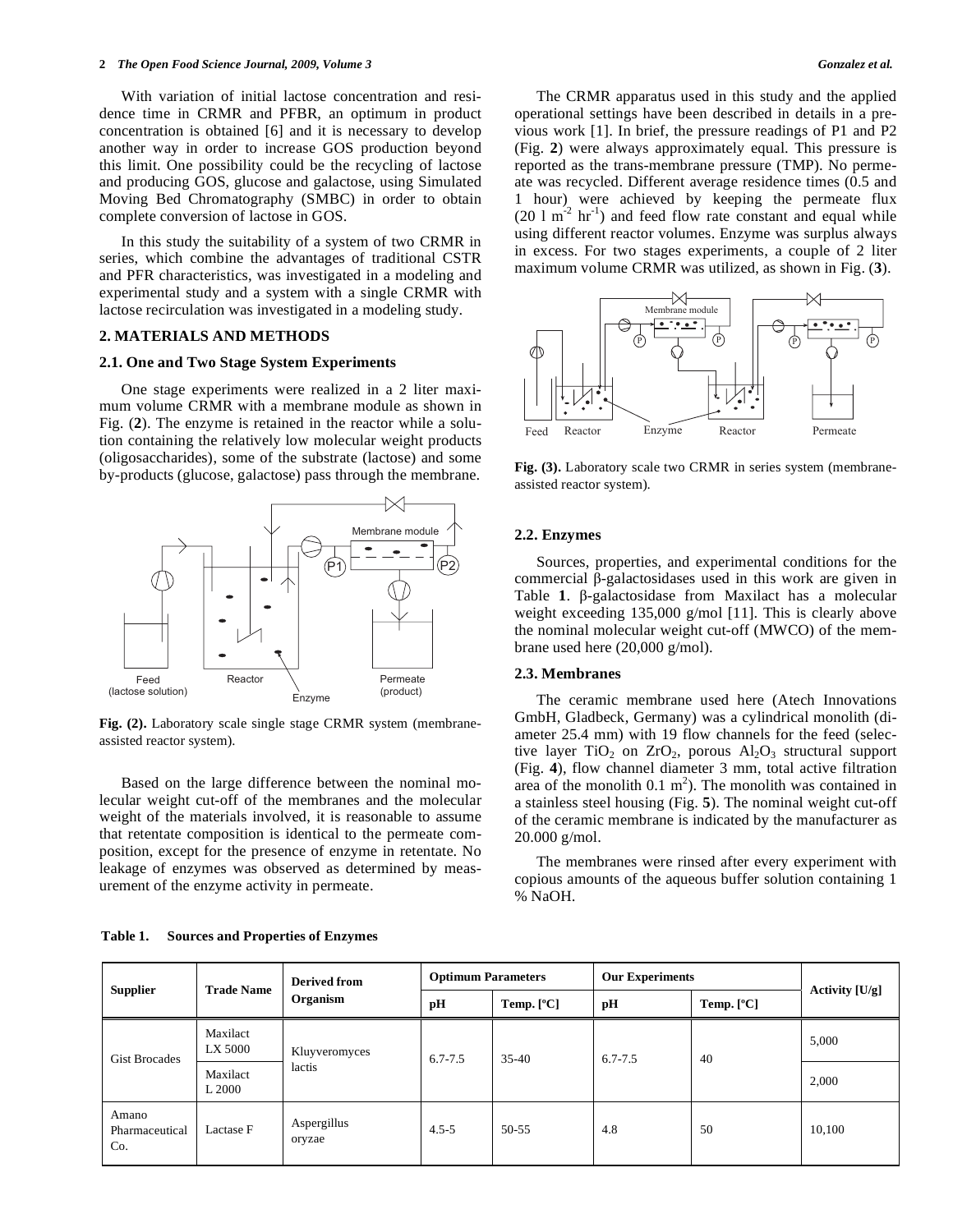

**Fig. (4).** SEM-micrograph of a ceramic ultrafiltration membrane.



**Fig. (5).** Tubular membrane and module.

#### **2.4. Chemicals**

Deionized water was used. Potassium phosphate (5 mmol/l) was used as a buffer in all experiments. The  $\alpha$ lactose was food grade (99.95% pure, Meggle GmbH, Wasserburg, Germany).

#### **2.5. Analytical**

High Performance Thin Layer Chromatography (HPTLC) using a Camag system (Linomat 5, TLC Scanner 3, Camag GmbH, Germany) was used to analyze the composition of products. Additionally, we used High Performance Anion Exchange Chromatography, Pulsed Amperometric Detection (HPAEC-PAD) using a Dionex system (Dionex Corporation, Sunnyvale, CA) and enzymatic assays as control.

# **2.6. Software Tools**

For model design and construction the software Stella® 7.03 (HPS Inc., USA) [12] was used. The developed Stella® model was formed by several sectors. The differential and algebraic equations corresponding to all the sectors were uploaded into Berkeley Madonna® 8.01 [13] in order to analyze the differential equations set.

# **3. RESULTS**

#### **3.1. Model Development**

Galactosyl-oligosaccharides (GOS) can be derived from lactose by enzymatic catalysis using  $\beta$ -galactosidases. The amount and nature of the oligosaccharides formed in the enzymatic catalyzed process depends upon several factors including the enzyme source, the concentration and nature of the substrate, the degree of conversion of the substrate and the reaction conditions. The enzymatic lactose hydrolysis is a complex process involving a multitude of sequential reactions leading to higher saccharides (oligosaccharides) intermediates. A minimum of three steps were involved, the last of which allows for hydrolysis or transferase activity [4, 14]. It has been shown that trisaccharides dominated among various types of oligosaccharides [4, 15, 16] and the model can be simplified by considering only the production of trisaccharides [17]. But the mechanistic model is rather complex even when only trisaccharides are considered:

$$
La + E \leftrightarrow LaE \rightarrow Ga + Gl + E \tag{1}
$$

$$
GaE + La \leftrightarrow E + Tr \tag{2}
$$

$$
GaE + H_2O \rightarrow E + Tr \tag{3}
$$

This mechanism was utilized by Zhou and co workers [15] in order to develop a Michaelis-Menten kinetic equation with four constants ( $V_m$ ,  $K_m$ ,  $K_i$  and  $K_t$ ) with good results in modeling lactose hydrolysis by a  $\beta$ -galactosidase from *Kluyveromyces lactis* immobilized in cotton fabric. Also a more complicated model considering the formation of both di- and tri oligosaccharides was proposed in order to obtain a better representation of experimental data for a recombinant K. lactis β-galactosidase for both hydrolysis and transgalactosylation [18].

A better approach to simplify the reaction mechanism is to neglect formation of enzyme substrate complexes altogether and to deal only with overall reactions of the reactants to products. In this case a model requiring only three kinetic constants  $(K_i, K_1 \text{ and } K_2)$  [17] is obtained:

$$
La \stackrel{\kappa_i}{\to} Ga + Gl \tag{4}
$$

$$
La + Ga \stackrel{\kappa_1}{\rightarrow} Ol \tag{5}
$$

$$
Ol \stackrel{\kappa_2}{\to} La + Ga \tag{6}
$$

For describing GOS production from lactose in a single CRMR, common mathematical models were taken from literature [5] based on the simplified kinetic approach selected. A set of differential equations was obtained, where subscript rc, rt and p denote reactor, retentate and permeate volumes, flows and concentrations. Also  $F_{p1}$  and  $F_{p2}$  denote permeate flow in and out permeate vessel,  $La_{ro}$  denotes initial reactor content of lactose and feed denotes feed flow. Moreover, flow from reactor to membrane module  $(F_{rc})$  and Retentate Flow to reactor  $(F_{rt})$  are considered internal flows, not included in mathematical model balance equations.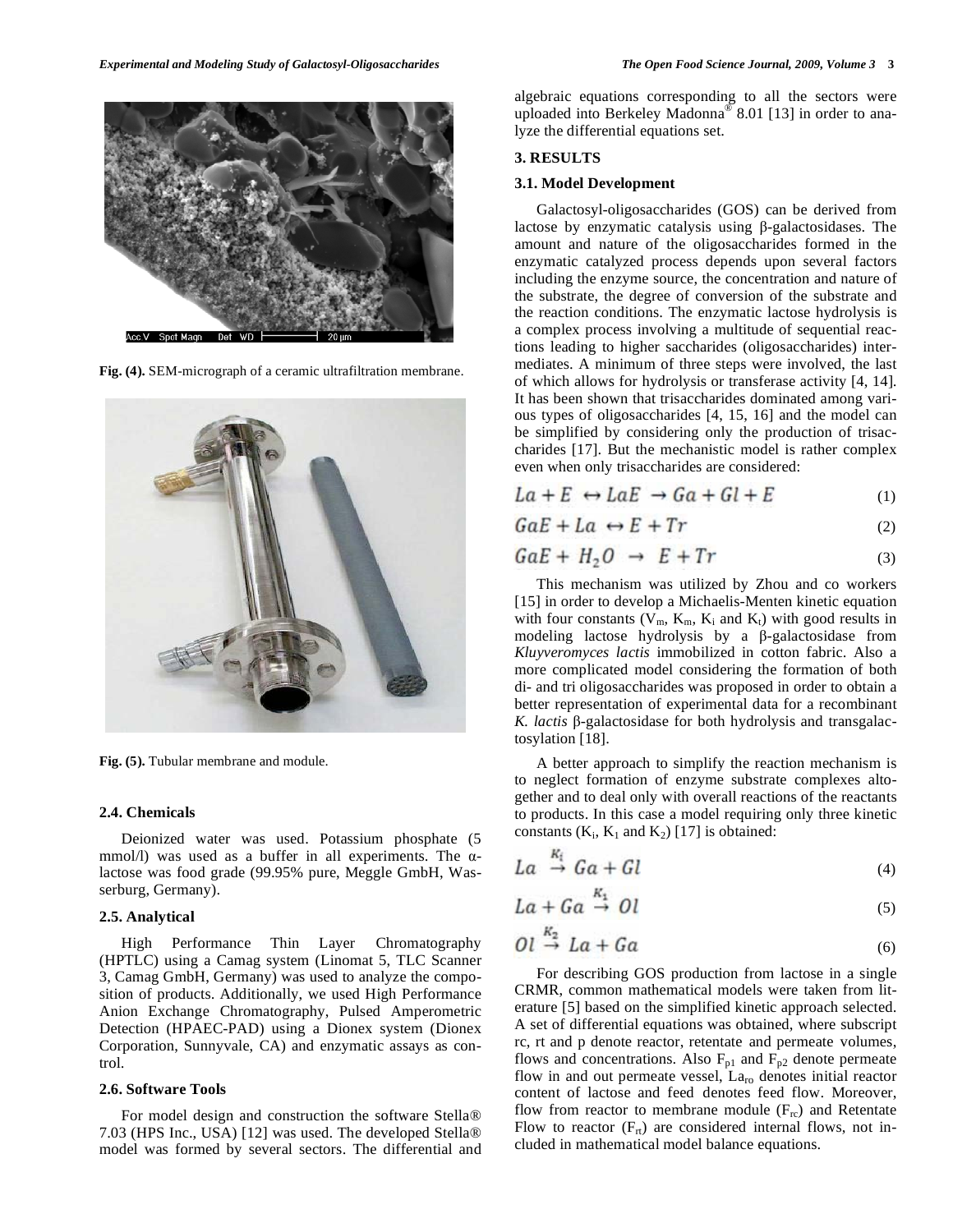#### **4** *The Open Food Science Journal, 2009, Volume 3 Gonzalez et al.*

The set of equations was developed in a general way, considering possibilities of batch, fed batch and continuous operation modes.

$$
\frac{dV_{rc}}{dt} = Feed - F_{p1} \tag{7}
$$

$$
\frac{dV_p}{dt} = F_{p1} - F_{p2} \tag{8}
$$

$$
\frac{dG_{rc}}{dt} = La_{rc} * k_i + Ol_{rc} * k_2 - La_{rc} * Ga_{rc} * k_1
$$
\n(9)

$$
\frac{dGa_p}{dt} = \frac{F_{p1} * Ga_{rc}}{V_{rc}} - \frac{F_{p2} - Ga_p}{V_n} \tag{10}
$$

$$
\frac{dGa_p}{dt} = \frac{F_{p1} * Ga_{rc}}{V_{rc}} - \frac{F_{p2} * Ga_p}{V_p} \tag{11}
$$

$$
\frac{dGl_p}{dt} = \frac{F_{p1} * Gl_{rc}}{V_{rc}} - \frac{F_{p2} * Gl_p}{V_p} \tag{12}
$$

$$
\frac{dLa_{rc}}{dt} = Ol_{rc} * k_2 - La_{rc} * k_i -
$$
  
\n
$$
La_{rc} * Ga_{rc} * k_1 + \frac{Feed * La_{rco}}{V_{rc}} -
$$
  
\n
$$
\frac{F_{p1} * La_{rc}}{V_{rc}}
$$
 (13)

$$
\frac{dLa_p}{dt} = \frac{F_{p1} * La_{rc}}{V_{rc}} - \frac{F_{p2} * La_p}{V_p} \tag{14}
$$

$$
\frac{d\Omega_r}{dt} = La_{rc} * Ga_{rc} * k_1 - Ol_{rc} *k_2 - \frac{F_{p1} * Ol_{rc}}{v_{rc}}
$$
\n(15)

$$
\frac{d\phi l_p}{dt} = \frac{F_{p_1} \cdot \phi l_{rc}}{V_{rc}} - \frac{F_{p_2} \cdot \phi l_p}{V_p} \tag{16}
$$

For model simulation the differential equation set from above, coupled with a set of algebraic equations and constants to describe the CRMR process, was transferred and solved by Runge Kutta procedure in Stella®7.0.3 from HPS Inc., [12]. After the complete logical building of the model was finished, the system of algebraic and differential equations was transferred to Berkeley Madonna® 8.0.1 software [13] in order to validate the model with the aid of experimental data and to optimize model parameters.

The curve fit option was selected to optimize kinetic parameters of the model. With the statistical evaluation tool the fittings were subjected to a careful statistical analysis. The curve fitting procedure was based on selected experimental data from laboratory scale CRMR system steady-state conditions using two types of enzymes: Maxilact from *K. lactis* and Lactase F from *A. oryzae* (Table **1**). With kinetic coefficients obtained the concentrations predicted by the model at the end of the running period, were very close to experimental results (Fig. **6**). Thus, the simplified mathematical model obtained can be used to define the optimal operations conditions in order to obtain higher GOS yield.

### **3.2. Modeling Study**

Based on the mathematical model for oligosaccharide formation in a single CRMR, previously developed by authors [19], the mathematical models for two CRMR reactors in series were developed. Also a simplified mathematic model was developed for PFBR. The model approach selected for PFBR was based on the fact that concentration characteristics of a tubular reactor, without packed bed limitations, are well approximated by a series of tank reactors [5]. Moreover when using three reactors in series, approximately 90% of the yield of a PFBR could be achieved and by addition of a fourth, the yield was only increased to 93% [20].

If packed bed limitations and specifically enzyme immobilization could be considered, a more complicated PFBR model will be obtained. In this study the simplified PFBR model, without carrier limitations considerations, was utilized. Carrier effects of immobilized enzymes were analyzed comparing simulated results from simplified PFBR model, with experimental results reported in literature [10].

Considering temperature and pH affect the reaction rate, but did not result in any change in GOS formation [10], all the simulations were performed with the same temperature and pH depending on the used enzyme. Using Berkeley Madonna® tools [13], an optimization of different initial batch time for a single CRMR enzymatic GOS production process was performed, based on the same temperature, pH and 30 % initial lactose concentration. The results obtained showed that an initial batch time between 10 and 30 minutes must be obtained the best results.

Single CRMR simulations were performed with optimum initial batch time, initial lactose concentration between 200 and 400 g/L and residence time between 0.25 and 1 hour.





**Fig. (6).** Curve fitting single CRMR using enzymes Maxilact from *K. lactis* and Lactase F from *A. oryzae*, running with 200 g/L initial lactose concentration and 0.5 hour residence time.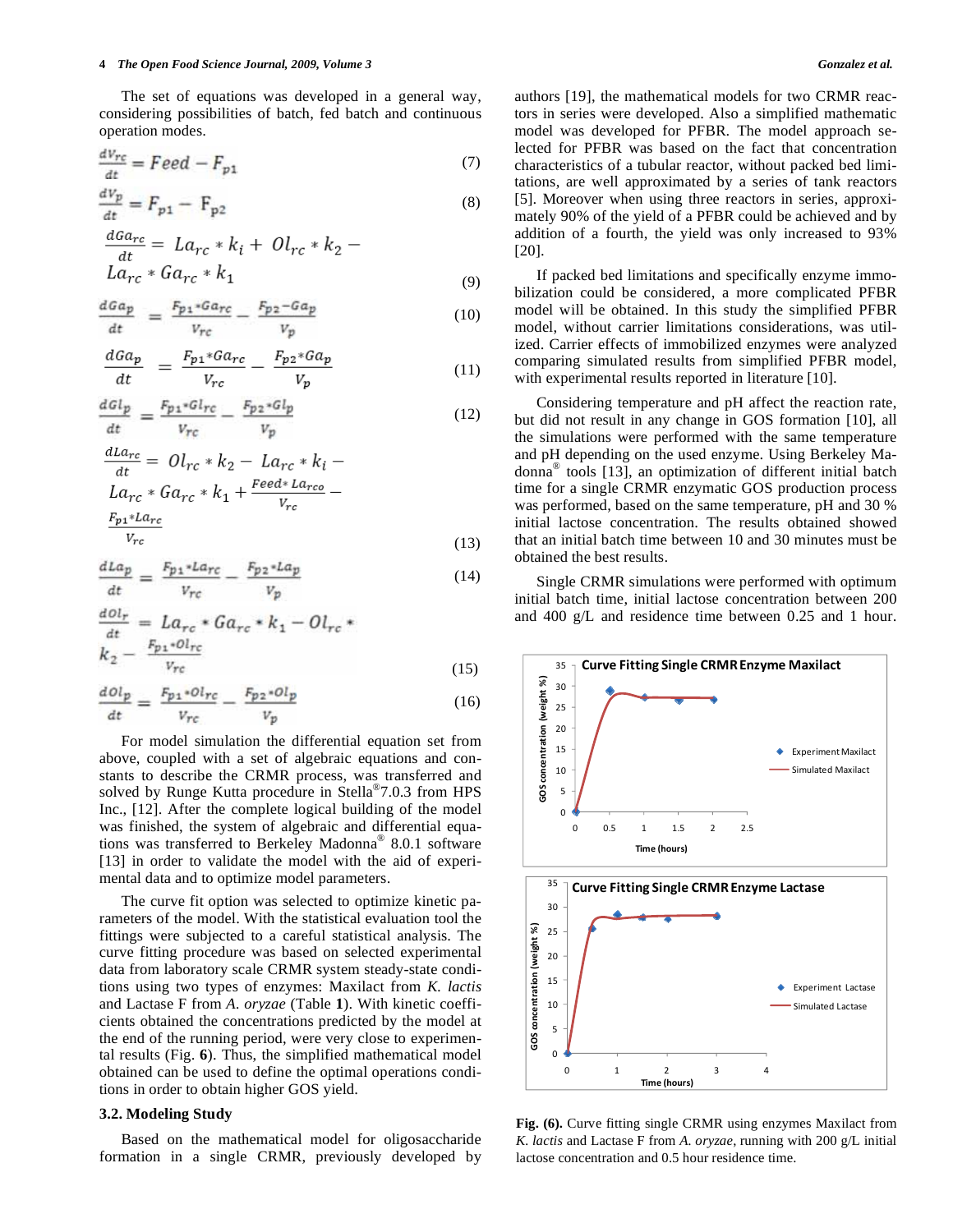**Table 2. Single CRMR Final Simulated Results with Enzyme from** *K. lactis***, Residence Time Between 0.25 and 1hour; Initial Lactose Concentration Between 200 and 400 g/L** 

| <b>Residence Time (h)</b> | <b>Initial Lactose Concentration (g/L)</b> | GOS Fraction Weight (%) | Volumetric Productivity (g/L.h) |
|---------------------------|--------------------------------------------|-------------------------|---------------------------------|
| 0,25                      | 200                                        | 22,5                    | 172,6                           |
| 0,5                       | 200                                        | 27,03                   | 97.9                            |
| $\mathbf{I}$              | 200                                        | 27,2                    | 44,3                            |
| 0,25                      | 300                                        | 26,8                    | 305                             |
| 0,5                       | 300                                        | 31,8                    | 170                             |
|                           | 300                                        | 32                      | 76                              |
| 0,25                      | 400                                        | 30                      | 450                             |
| 0,5                       | 400                                        | 35                      | 246                             |
|                           | 400                                        | 35,4                    | 110                             |

**Table 3. Single CRMR Final Simulated Results with Enzyme from** *A. oryzae***, Residence Time Between 0.25 and 1 hour; Initial Lactose Concentration Between 200 and 400 g/L** 

| <b>Residence Time (h)</b> | <b>Initial Lactose Concentration (g/L)</b> | <b>GOS Fraction Weight (%)</b> | Volumetric Productivity (g/L.h) |
|---------------------------|--------------------------------------------|--------------------------------|---------------------------------|
| 0,25                      | 200                                        | 24                             | 181,3                           |
| 0,5                       | 200                                        | 28,4                           | 99,4                            |
|                           | 200                                        | 28,4                           | 43,3                            |
| 0,25                      | 300                                        | 27,9                           | 313,5                           |
| 0,5                       | 300                                        | 32,7                           | 168,5                           |
| -1                        | 300                                        | 32,75                          | 72,6                            |
| 0,25                      | 400                                        | 30,5                           | 454                             |
| 0,5                       | 400                                        | 35,5                           | 241                             |
|                           | 400                                        | 35,6                           | 103                             |



**Fig. (7).** Effect of residence time on GOS weight concentration in single CRMR with enzyme from *A. oryzae* and 200 g/L initial lactose concentration.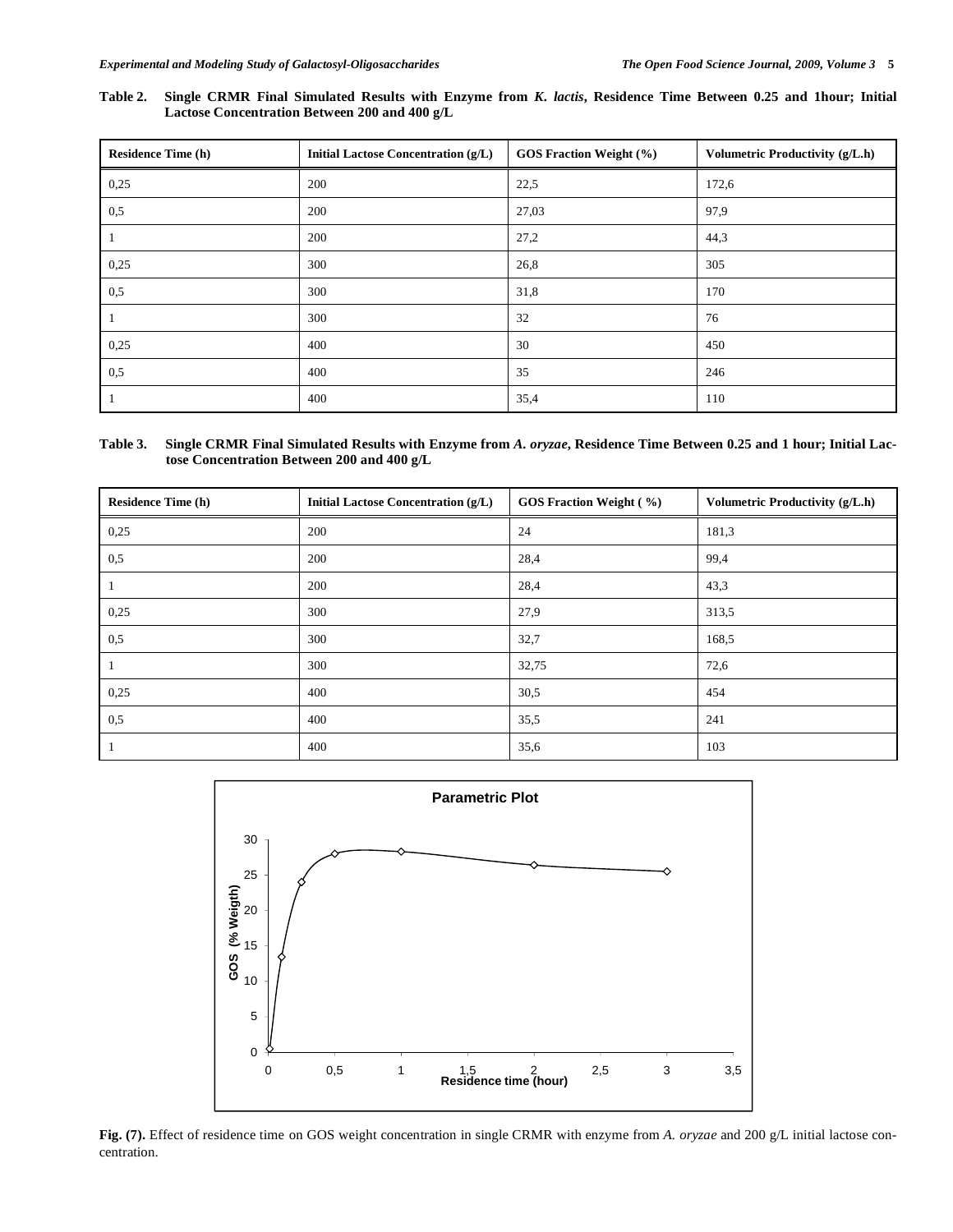

**Fig. (8).** Effect of residence time on GOS volumetric productivity in single CRMR with enzyme from *A. oryzae* and 200 g/L initial lactose concentration.

Final simulated results (Tables **2**, **3**) confirm, that initial lactose concentration is by far the most significant factor affecting GOS formation [3, 6]: the higher the initial lactose concentration is, the higher are GOS yield and volumetric productivity.

Residence time is another important factor, and a complete study of this factor was realized using Madonna Parameter Plot option. Using enzyme from *A. oryzae* and 20% initial lactose concentration, GOS concentration at the end of every run was plotted versus residence time between 0.001 and 3 hours. Results obtained (Fig. **7**) show an increase of GOS concentration in the beginning up to a maximum concentration obtained under 1 hour residence time. Later, GOS concentration decreases continuously with increased residence time.

But for economical production of GOS productivity is more important than GOS concentration [6]. A parametric plot of productivity versus residence time (Fig. **8**) shows a productivity increase with increasing residence time between 0 to 0,1 hour. From this inflection point, the higher the residence time is, the lower is the productivity. Below 1 hour residence time, reduction of GOS concentration is compensated by much higher reactor productivity.

Consequently, better operation conditions could be obtained working with a higher initial lactose concentration (30% weight or higher) and lower residence time (0.5 or lower), limited only by membrane flow possibility and global process economic considerations related with concentration of lactose in raw material.

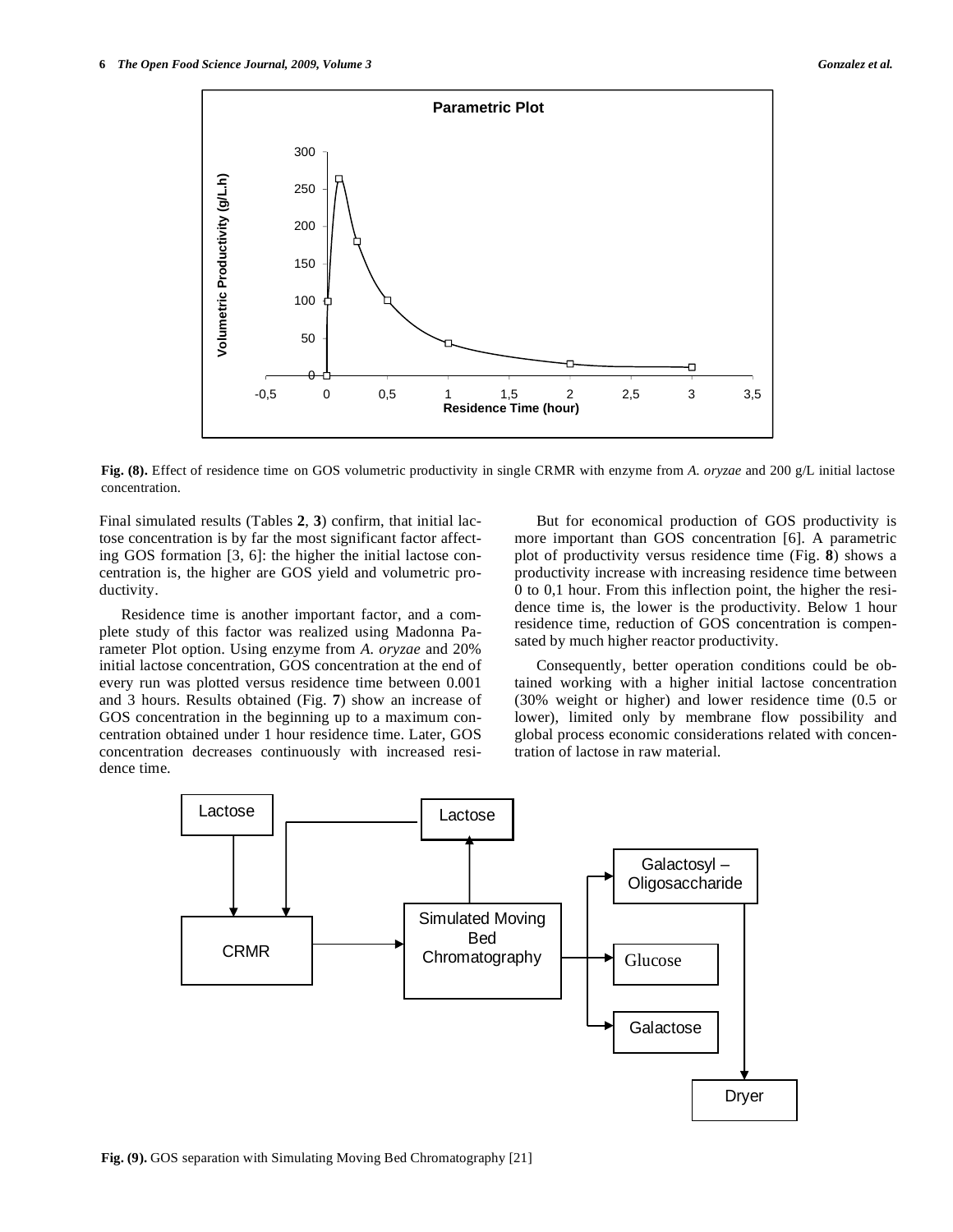| <b>Reactor Type</b> | <b>Initial Lactose Concentration</b><br>(g/L) | <b>Residence Time (h)</b> | <b>Maximal GOS Concentration</b><br>Weight $(\% )$ | Volumetric Productivity (g/L.h) |
|---------------------|-----------------------------------------------|---------------------------|----------------------------------------------------|---------------------------------|
| <b>PFBR</b>         | 200                                           | 0,5                       | 23,6                                               | 193                             |
| <b>PFBR</b>         | 400                                           | 0,5                       | 32                                                 | 492                             |
| <b>PFBR</b>         | 400                                           | 1                         | 34,4                                               | 90                              |
| 2 CRMR              | 300                                           | 0,5                       | 34,8                                               | 192                             |
| 2 CRMR              | 300                                           | 1                         | 34,7                                               | 87                              |
| 2 CRMR              | 300                                           | $\overline{2}$            | 27,9                                               | 30                              |
| <b>CRMR Recycle</b> | 200                                           | 0,5                       | 39,4                                               | 184                             |
| <b>CRMR Recycle</b> | 300                                           | 0,5                       | 41,7                                               | 245                             |
| <b>CRMR Recycle</b> | 300                                           |                           | 38,6                                               | 99                              |

**Table 4. Simulated Results PFBR, CRMR in Series and CRMR with Recycle Using Enzyme from** *A. oryzae* 

Based on these considerations, Stella<sup>®</sup> and Madonna<sup>®</sup> models were developed for two CRMR in series (Fig. **3**), a PFBR, and a CRMR with GOS and Glucose and Galactose production and lactose recirculation (Fig. **9**) [21] . The final simulated results obtained are shown in Table **4**.

# **3.3. Experimental Study**

An experimental study of the same system configurations analyzed in modeling study was developed. Experimental GOS yield and productivity (Table **5**) were in good agreement with simulated results (Tables **2-4**) and prove the feasibility of these configurations.

# **4. DISCUSSION**

Based on the simplified three kinetic constants model implemented a modeling study of CRMR enzymatic GOS

production was realized and optimal operation conditions in order to obtain higher GOS yield were defined.

Using the optimal operation conditions defined, simulated running of two CRMR reactors in series and one single PFBR were realized. The PFBR model utilized was a very simplified one, considering ideal operation without carrier limitation.

Finally, an experimental study was realized based on optimal operation conditions defined by the modeling. Results obtained were in good agreement with simulated results for CRMR runs but not for PFBR. Simulated PFBR GOS production results were higher than results obtained experimentally.

Inaccuracies for PFBR simulated results are explained by the very simple conception of PFBR model utilized. To ob-

**Table 5. Experimental GOS Yield and Productivity by Various System Configurations** 

| <b>Enzyme</b> | <b>Reactor</b>   | Lactose       | Max. GOS           | <b>GOS Prod.</b> | Lactose<br><b>Residence Time</b> | <b>References</b> |                |
|---------------|------------------|---------------|--------------------|------------------|----------------------------------|-------------------|----------------|
| From          |                  | Conc. $(g/L)$ | $(wt \frac{9}{6})$ | [g.L/h]          | Conv. $%$                        | [h]               |                |
| A. oryzae     | <b>PFBR</b>      | 200           | 21,7               | 80               | 50                               | 0,5               | Albayrak, 2002 |
| A. oryzae     | <b>PFBR</b>      | 400           | 26,6               | 106              | 50                               | 1                 | Albayrak, 2002 |
| A. oryzae     | <b>CRMR</b>      | 260           | 28,2               | 74               | 56                               | 1                 | Czermak, 2004  |
| A. oryzae     | <b>CRMR</b>      | 200           | 29.4               | 113              | 55                               | 0,5               | This study     |
| A. oryzae     | <b>CRMR</b>      | 200           | 25                 | 50               | 52                               | 1                 | This study     |
| A. oryzae     | <b>CRMR</b>      | 300           | 34,42              | 201              | 64                               | 0,5               | This study     |
| A. oryzae     | <b>CRMR</b>      | 300           | 24,5               | 73               | 46                               | 1                 | This study     |
| A. oryzae     | 2 CRMR in series | 300           | 31,1               | 47               | 60                               | $\overline{2}$    | This study     |
| K. lactis     | <b>CRMR</b>      | 230           | 28,4               | 65               | 49                               | 1                 | Czermak, 2004  |
| K. lactis     | <b>CRMR</b>      | 200           | 27,1               | 108              | 59                               | 0,5               | This study     |
| K. lactis     | <b>CRMR</b>      | 200           | 24,6               | 50               | 51                               | 1                 | This study     |
| K. lactis     | 2 CRMR in series | 200           | 29,4               | 59               | 81                               | 1                 | This study     |
| K. lactis     | <b>CRMR</b>      | 300           | 31,7               | 95               | 67                               | $\mathbf{1}$      | This study     |
| K. lactis     | <b>CRMR</b>      | 300           | 32                 | 190              | 69                               | 0,5               | This study     |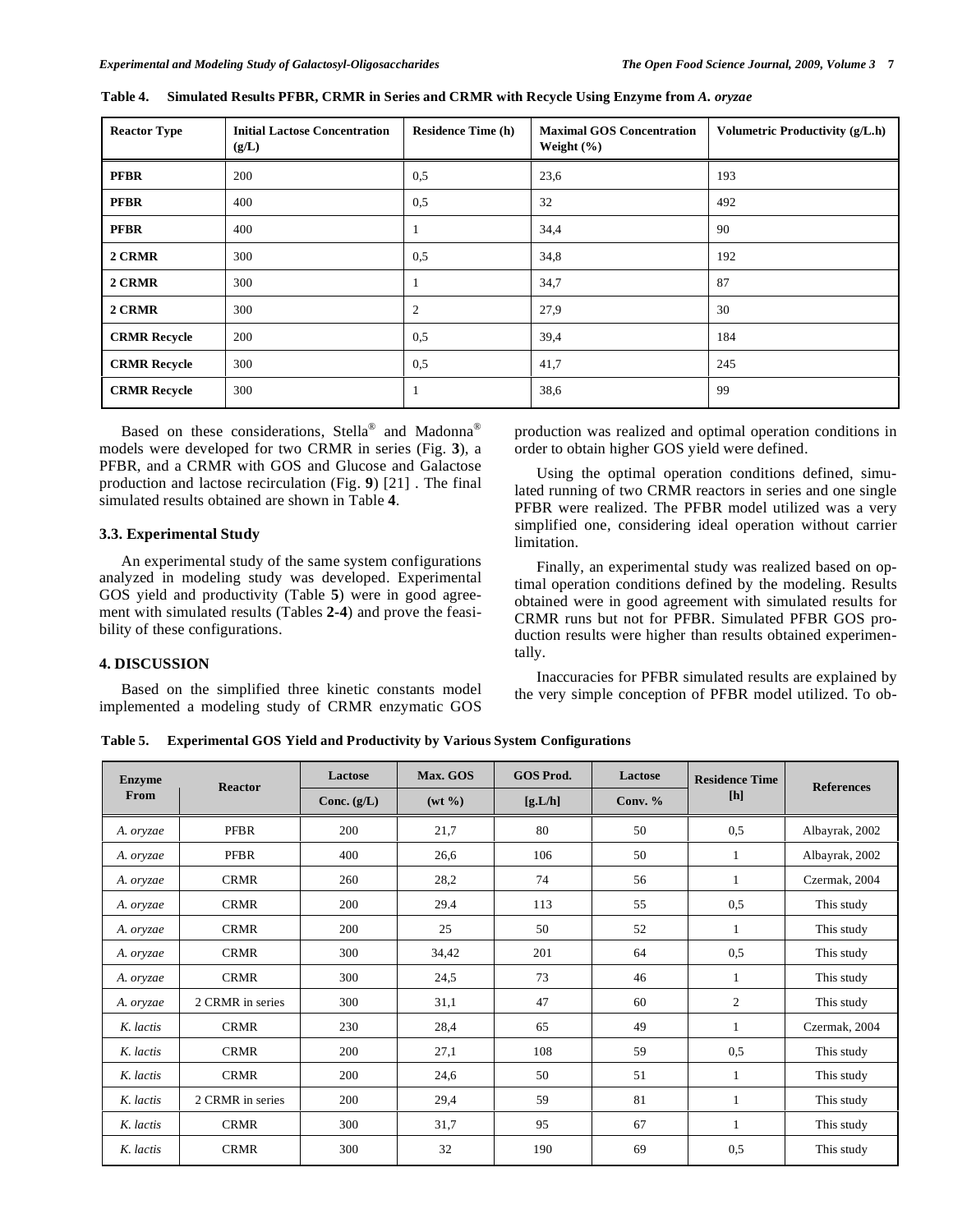tain better results, a more elaborated model with carrier limitation consideration must be developed.

However experimental results obtained with CRMR in this study were higher than experimental results from PFBR showed previously in literature. The higher PFBR GOS productivity was reported by Albayrak,  $106 \text{ g} 1 \text{ h}^{-1}$ , with initial lactose concentration of 400 g  $I^1$  [10]. In this study, with only 300 g  $l^{-1}$  initial lactose concentration, 201 g 1 h<sup>-1</sup> GOS productivity was obtained, representing 89% increase of GOS productivity.

Moreover, results obtained from two CRMR in series showed higher amount of GOS (about 25 %) than a single CRMR with average residence time 0.5 h, proving the feasibility of using this approach in order to increase GOS productivity.

Additionally, in this study the advantages of introducing continuous recycling of lactose, using SMBC for separate lactose from final product, were analyzed. With this configuration 100% conversion of lactose is obtained and initial lactose concentration is also increased. The late is especially important considering the higher the initial lactose concentration is, the higher GOS the yield and productivity are.

The modeling results obtained (Table **4**) showed higher amounts of GOS (about 45 %) than in a single CRMR with the same operating conditions, average residence time 0.5 h and 300 g  $\Gamma^1$  initial lactose concentration (Table 3), probing the feasibility of this approach.

# **5. CONCLUSIONS**

The simplified mathematical model implemented was useful to define the optimal CRMR operation conditions in order to obtain higher GOS yield, but the simplified model implemented for PFBR reactors showed higher GOS production results than experimentally obtained, probing the existence of carrier limitations.

Simulation results showed that running CRMR with an initial batch time between 10 and 30 minutes must be obtained the best GOS production results. Simulation results also confirm that the initial lactose concentration is by far the most significant factor affecting GOS formation with higher GOS yields and volumetric productivities the higher the initial lactose concentration is.

Final GOS concentration increases with residence time up to a maximum concentration obtained below 1 hour residence time and later GOS concentration reduces continuously with increased residence time. GOS productivity increase with residence time only for very low residence time (below 0.1 hour) and after this inflection point, the higher the residence time, the lower the productivity. Better CRMR operation conditions are obtained with as higher initial lactose concentration as possible (30% weight or higher) and lower residence time (0.5 hour or lower).

Experimental CRMR results obtained in this study show 89% higher GOS productivity than PFBR results showed previously in literature. Simulated and experimental results with two coupled CRMR in series, produced about 25% more GOS than a single CRMR with average residence time of one hour.

The modeling results obtained for single CRMR combined with SMBC for continuous recycling of lactose, showed about 45% more amount of GOS than a single CRMR with same operating conditions but without lactose recycling. This shows the feasibility of this process configuration.

The experimental and modeling results obtained in this study show the advantages of using single CRMR or coupled CRMR in series, with or without 100% lactose recycling, in order to obtain higher GOS productivity with native enzyme production from lactose.

#### **ACKNOWLEDGEMENTS**

The authors are grateful for financial support by the State Ministry of Science and Art of Hessen, Germany and the German Academic Exchange Service (DAAD).

#### **NOMENCLATURE**

#### **Symbols**

| $=$ enzyme concentration (mol m <sup>-3</sup> ) |  |
|-------------------------------------------------|--|
|                                                 |  |

 $\text{Head} = \text{feed flow (m}^3 \text{ h}^{-1})$ 

- $F_{p1}$  = permeate flow to permeate vessel (m<sup>3</sup> h<sup>-1</sup>)
- $F_{p2}$  = permeate flow from permeate vessel (m<sup>3</sup> h<sup>-1</sup>)
- $Frc = \text{reactor flow (m}^3 \text{ h}^{-1})$
- $Frp =$  retentate flow  $(m^3 h^{-1})$
- $Ga$  = galactose concentration (mol m<sup>-3</sup>)
- $GaE$  = enzyme galactose complex (mol m<sup>-3</sup>)
- $Gl =$  glucose concentration (mol m<sup>-3</sup>)
- $k_1$  = Reaction rate constant La + Ga $\rightarrow$ Ol) (s<sup>-1</sup>)
- $k_2$  = Reaction rate constant (Ol $\rightarrow$ La+Ga) (s<sup>-1</sup>)
- $k_i$  = Reaction rate constant (La  $\rightarrow$  Ga +Gl) (s<sup>-1</sup>)
- $La =$  lactose concentration (moles m<sup>-3</sup>)
- $LaE =$  enzyme lactose complex (mol m<sup>-3</sup>)
- $LaE =$  enzyme lactose complex (mol m<sup>-3</sup>)
- $Tr$  = trisaccharides concentration (mol m<sup>-3</sup>)
- $Vp =$  permeate volume (1)
- *Vrc =* reactor volume (l)
- $Ol = oligosaccharides concentration (mol m<sup>-3</sup>)$

# **Indices**

| 0 | initial |  |
|---|---------|--|
|   |         |  |

 $p =$  permeate

- $rc = reactor$
- $rp =$  retentate

# **ABBREVIATIONS**

| GOS.        | $=$ galactosyl oligos accharides    |
|-------------|-------------------------------------|
| <b>CSTR</b> | $=$ continuous stirred tank reactor |
| PFR.        | $=$ plug flow reactor               |
| <b>PFBR</b> | $=$ plug flow bed reactor           |